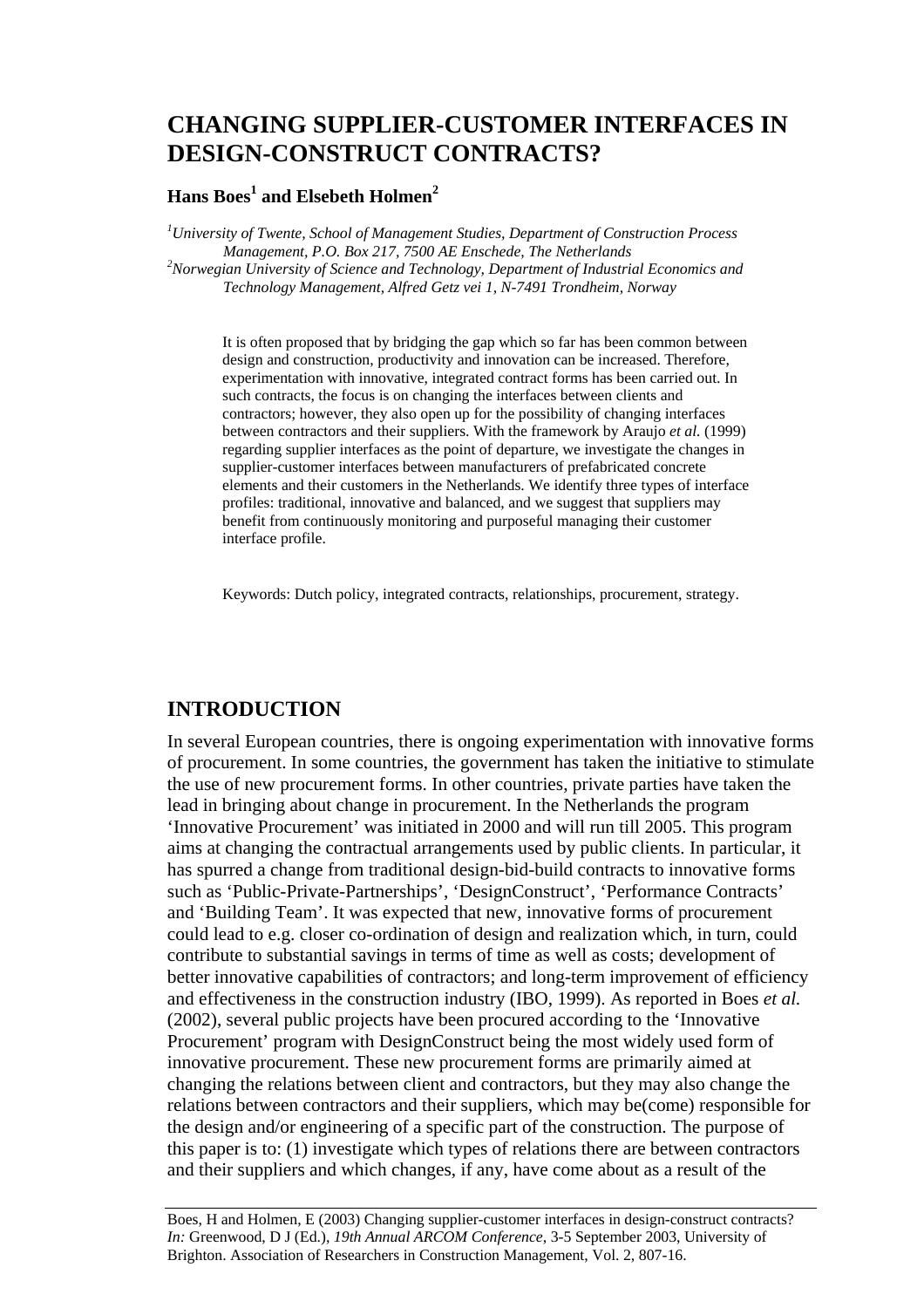Innovative Procurement programme and (2) identify factors which may help us explain and understand the possible changes of relations between contractors and their suppliers.

### **THE MAIN LOGIC OF INNOVATIVE CONTRACTS**

The reasoning underlying innovative contracts is that

*"the client uses as much as possible of the knowledge, creativeness and skills of the tendering firms. Extending the degrees of freedom, generates process and product innovations, combined with allocation of risks to the most suitable party, better efficiency can be created" (Boes et al., 2002).* 

This means that increased efficiency as well as increased innovation is seen as possible to gain from dividing and co-ordinating design and construction activities among companies in new ways. The dividing of activities among firms has been discussed for centuries since Smith (1776) suggested that efficiency as well as innovation could be boosted by an extensive division of labour. Later, the coordination of divided activities has been paid increasing attention, and many different analytical frameworks have been suggested for analysing and understanding how activities are (and may be) divided and coordinated across the boundaries of companies. Until the 1950ies, two main co-ordination forms were discerned: firms and markets. Competitive markets were assumed to coordinate the outputs of firms by means of the price mechanism. Firms, on the other hand, were increasingly recognized as useful when the costs of using the price mechanism were too high (Coase, 1937). Especially, when there were uncertainty regarding the possible future use and value of resources, it was argued that co-ordination inside a firm was superior to that of markets (cf. Coase (1937) and Alchian and Demsetz (1972)). Later on came the recognition that a third co-ordination mechanism might exist. This mechanism was coined co-operation (Richardson, 1972), quasi-integration (Blois, 1972), quasi-firm (Eccles, 1981) or business relationships (Håkansson (ed), 1982). What all these mechanisms have in common is that they focus on a type of co-ordination across firm boundaries that do not consist of buying and selling amounts of goods with fixed properties, only. The recognition that a type of co-operation – or more dense coordination - across firm boundaries may be beneficial has lead an increasing number of researchers to investigate *how* co-ordination was made across firm boundaries and *why* such co-ordination is beneficial.

Although the latter type of co-ordination mechanism has increased in recognition during the last decades, the former two types have not been abandoned. Competitive markets are still seen as useful for co-ordinating some types of exchanges between buyers and sellers – especially the infrequent exchange of standard products in small amounts. Similarly, firms are still seen as a useful mechanism for enabling specialization and development of distinctive capabilities. Hence, what has changed is the (now obsolete) view that there are only two distinct types of co-ordination mechanisms to consider. In particular, it is now widely acknowledged there are alternative ways of co-ordinating activities across firm boundaries. This, in turn, implies that the issue of *how a firm should access and use the capabilities of other firms* has increasingly been scrutinized. A company may be related to many different sorts of other firms acting in the roles of suppliers, customers, competitors etc. This means that the issue of accessing the capabilities of other firms can be related to many different types of counterparts. One type of counterpart, which increasingly has been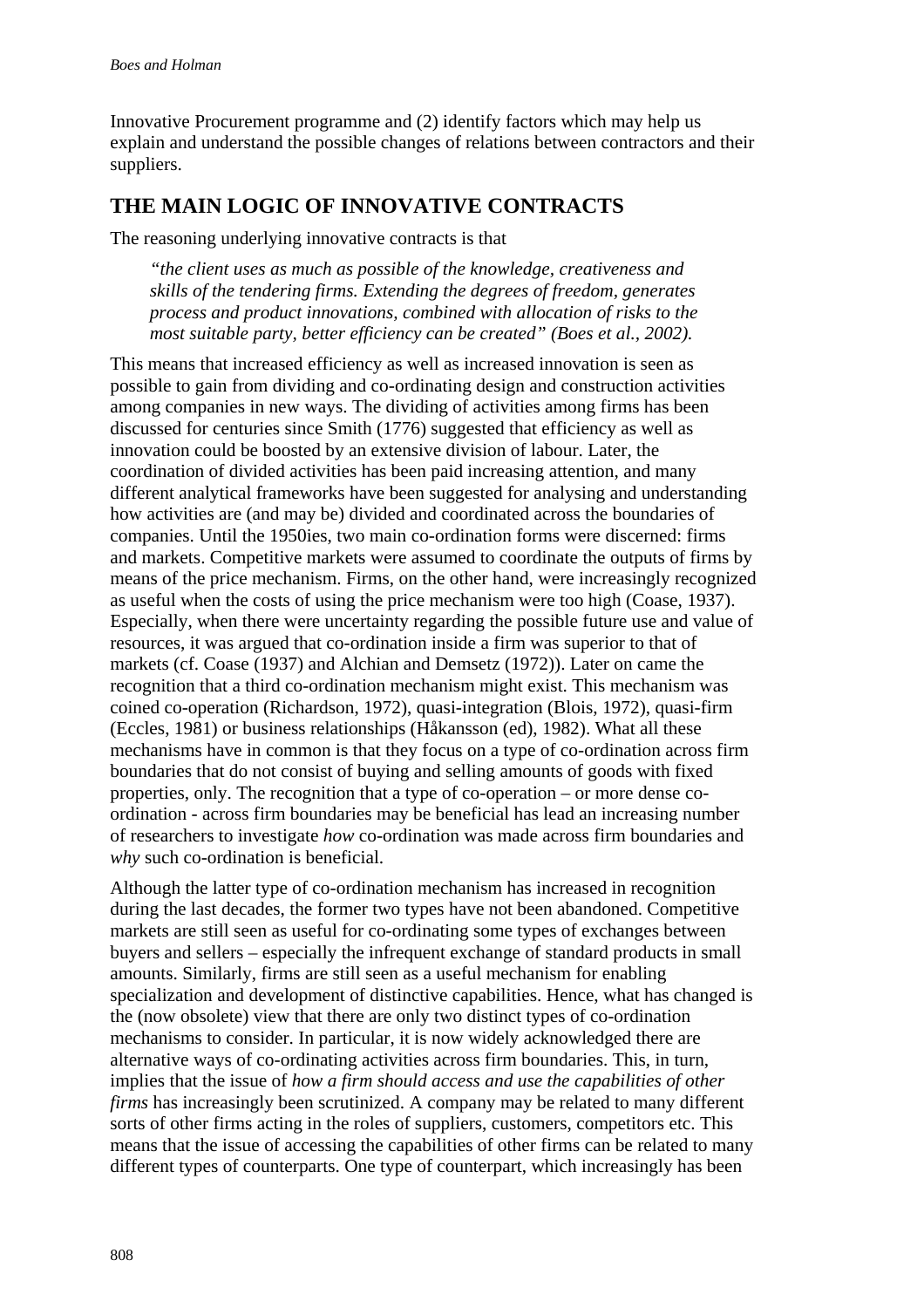singled out as important to reconsider a firm's access to, is suppliers. The importance of suppliers has been stressed, for example, due to increasing specialization and a higher share of purchasing costs of turnover (Gadde and Håkansson, 2001). Within the field of purchasing and supply management, different types of supplier relationships have been identified as useful mechanisms for using the capabilities of suppliers. In this paper we focus on one such contribution on 'Managing Interfaces with Suppliers' by Araujo, Dubois and Gadde (1999) that pays particular attention to different ways a company can use its suppliers and their capabilities, and the different benefits associated with these.

## **MAIN THEORETICAL BASE**

Araujo *et al.* (1999) focus on two issues: (1) where the boundaries of a company are situated in relation to its suppliers and (2) the nature of these boundaries. Where the boundaries of a company are situated relates to issues of make-or-buy  $-$  i.e. which activities does a company carry out and which does it leave up to its suppliers. The nature of the boundaries concerns how the company co-ordinates its activities with the activities of other companies – in other words, how a company accesses the capabilities of its suppliers. Araujo *et al.* (1999) pay particular attention to the *nature* of the boundary between a customer and a supplier and, in particular the nature of the boundaries related to the objects of exchange: products. They term such boundaries *interfaces* and suggest that it is useful to distinguish between four types of supplier interfaces: standardized, specified, translation and interactive.

#### **Standardized interface**

A standardized interface implies that the customer buys a standard product from the supplier. Such standard products may be either (1) products which comply with *de jure* standards such as BS, DIN, CEN etc. (2) products which comply with *de facto* industry standards, or (3) products which comply with the supplier's company standard. In any case, the *"supplier does not need to know about the user context nor does the customer need to understand the producer context"* (Araujo *et al.*, 1999, p.499). The customer chooses among the standardized products of the supplier, and no technical or organizational adaptations are required between the two companies regarding the features of exchanged product – only logistical adaptations are possibly made between the two companies regarding where, when, and how much of the product should be exchanged.

#### **Specified interface**

A specified interface implies that the customer buys a customized product from the supplier and that the customization is based on the customer giving the supplier quite detailed technical "prescriptions regarding the characteristics of the product and/or how it is to be manufactured" (Araujo *et al.*, 1999, p.499). In a specified interface, the customer directs the supplier on the basis of its knowledge of how the product is going to be used, and the supplier does not need to know anything about the context in which the customer will use the product. However, if the customer also (partly) prescribes how the product is going to be produced, the customer (may) need(s) to have some insight into the production capabilities of the supplier. In any case, the degrees of freedom of the supplier are limited by the detailed specifications made by the buyer.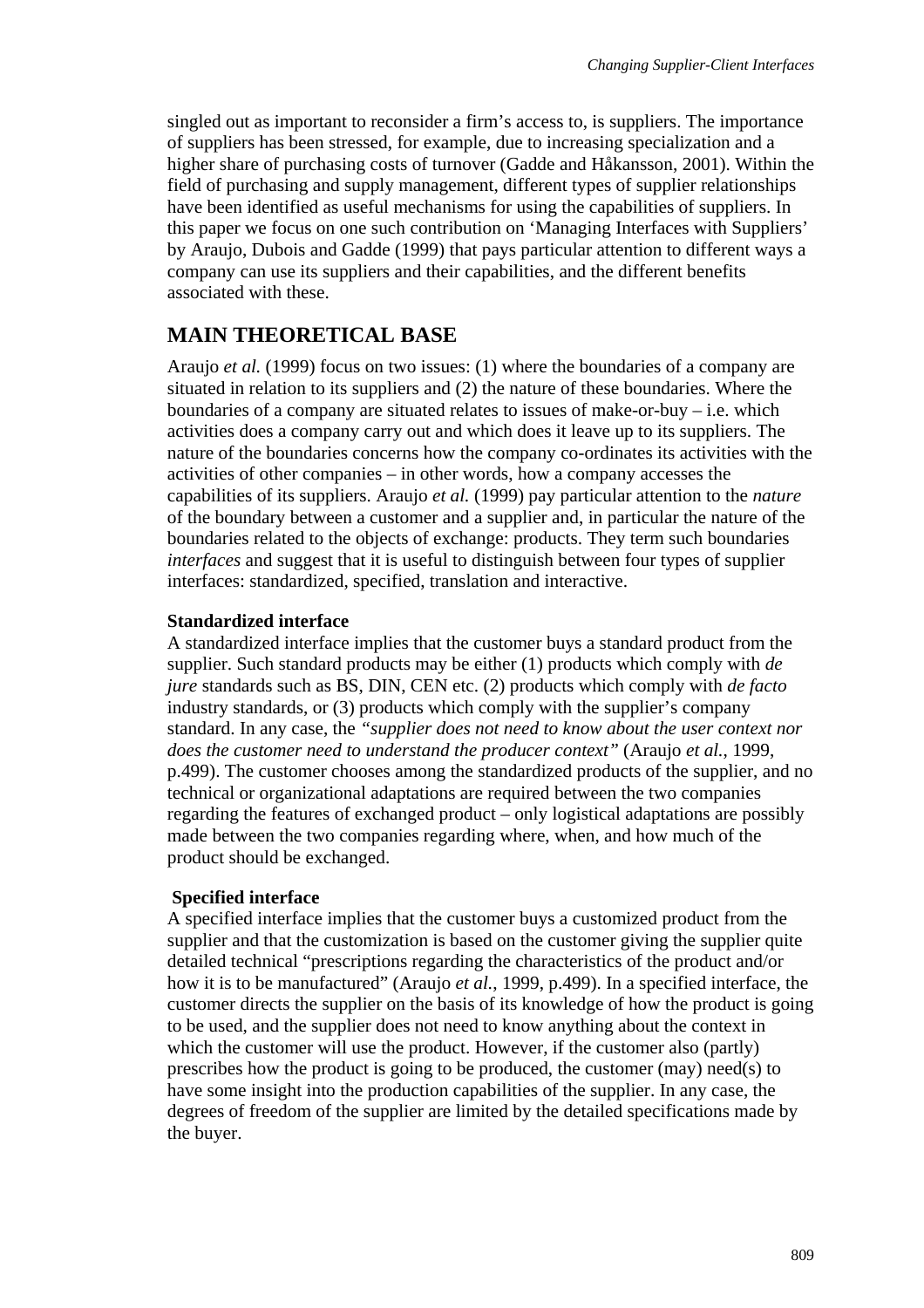| <b>Table 1.</b> The four types of interface |     |                        |                       |  |
|---------------------------------------------|-----|------------------------|-----------------------|--|
| Involved in/carries out detailed            |     | Customer               |                       |  |
| design/engineering of product for a         |     | No                     | Yes                   |  |
| particular exchange?                        |     |                        |                       |  |
| Supplier                                    | No. | Standardized interface | Specified interface   |  |
|                                             | Yes | Translation interface  | Interactive interface |  |

#### **Table 1**: The four types of interface

#### **Translation interface**

A translation interface implies that the customer buys a customized product and that the customization is based on the customer's functional specifications (or a reference design) and how the supplier translates these into detailed technical specifications that it uses for producing the customized product for the customer. This implies that the main functionality of the product is described on the basis of the customer's knowledge of the context in which it is going to use the product, but that the supplier knowledge of the context in which the product will be produced is used when translating the functional specifications into technical specifications. In this case, the degrees of freedom available to the supplier are increased and so are, supposedly, the ability of the supplier to capture economies of scale and scope.

#### **Interactive interface**

An interactive interface implies that the customer buys a customized product and that the customization is based on "open-ended dialogue based on how the buyer and the supplier can join their knowledge of user and producer contexts and develop the specifications together" (Araujo *et al.*, 1999, p.499). Whereas the three former types of interfaces require none or only one of the counterparts to have (some) insight into the context of its opposite number, an interactive interface requires that the counterparts have enough insight into each other's capabilities in order to enter into a dialogue on how the capabilities of both parties can be beneficially used. Hence, an interactive interface requires that the counterparts are, or become, partially familiar with each other's capabilities and contexts, and that the counterparts are willing to use time and efforts on relating these to one another. The assumed benefits from an interactive interface are increased efficiency but, in particular, that innovation may (also) come about across the companies' respective specializations.

Based on the discussion of Araujo *et al.* (1999) it seems possible to develop a matrix in which the four types of interfaces are placed according to whether or not the customer and/or the supplier is involved in the detailed engineering of a product (see Table 1).

In Table 1, the four types of interfaces appear as quite distinct types. However, in reality they may be (and often are) overlapping, i.e. it may be difficult to classify concrete empirical examples on the basis of the categorization. For example, if a customer buys a standard product which is adapted to the customer in a marginal way – as when a product is pre-cut to fit the customer but all other features of the product remains unchanged – and when the customer and the supplier have brief direct contact with each other regarding the length/width/height of the product, do we classify this interface as standardized, specified, translation, or interactive? Therefore, it is important to recognize that an exchange may contain elements of all four types of interfaces and therefore, that the classification of an exchange will depend on which of the four types is most predominant. Such classification difficulties are, naturally, inherent in all types of classifications that rely on identification of polar types instead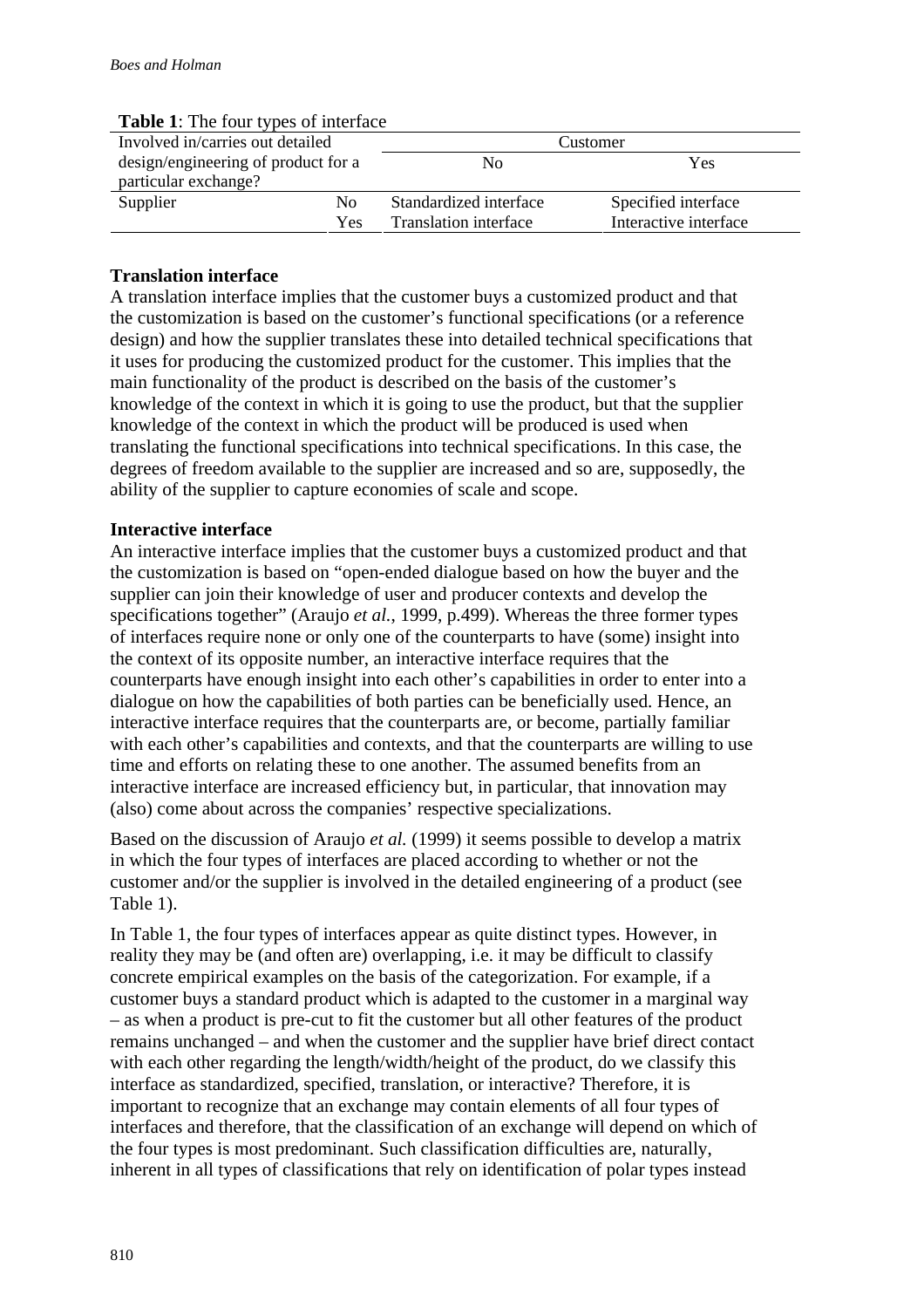of the continuum in between the poles. In other words, whether a product is classified as standard or customized, whether interaction is classified as absent or present, and whether counterparts are classified as having no or comprehensive insight into each others capabilities will (often) depend on which aspects are put into focus and which point of reference is used by those making the classification.

Araujo *et al.* (1999) focus on the four types of interfaces from the point of view of the customer. Consequently, the implications they give and the suggestions they make relate to the customer – i.e. which benefits in terms of efficiency and innovation can a customer reap from having different types of interfaces to suppliers. Firstly, they argue (1999, p.505) that all four types of interfaces may be beneficial for a customer in terms of productivity, but that benefits for the customer in terms of innovation rise the more interaction there is between the parties and/or the more degrees of freedom are allowed to the supplier. Secondly, they suggest (1999, p.505) (1) that a customer needs a variety of supplier interfaces, (2) that a customer should consider that it may be beneficial to change supplier interface type over time, and (3) that a customer should continuously monitor and purposefully manage supplier interfaces.

## **PURPOSE AND METHODOLOGY**

The framework by Araujo *et al.* (1999) forms the point of departure for our investigation of DesignConstruct contracts. One main reason for choosing this framework is that its four categories are in alignment with the types of interfaces that are considered in relation to DesignConstruct contracts. That is, the standardized interface and the specified interface correspond to the traditional types of procurement in construction which supposedly can be avoided by DesignConstruct contracts; the translated interface and the interactive interface correspond to the innovative types of procurement which should be enabled by DesignConstruct contracts. With the framework as the theoretical point of departure, we focused our empirical investigation on the interface between contractors and suppliers of prefabricated concrete elements. Furthermore, as opposed to Araujo *et al.* (1999) who focus on interfaces from the point of view of the customer, we investigated the interfaces from the point of view of the supplier. Thereby, we can now, more precisely, formulate the purpose of the research underlying this paper as to: (1) investigate which types of interfaces suppliers of concrete prefabricated elements have to their contractor customers and if/which changes have come about as a result of the Innovative Procurement programme and (2) identify factors which may explain the (possible) changes of interfaces. These issues were addressed on the basis of (a) our general insight into the Innovative Procurement Programme, (b) literature search related to changing relationships between companies in the construction industry, (c) unsystematic observations related to changing interfaces between clients, contractors, technical subcontractors and suppliers in the Netherlands, Norway and Denmark, (d) a systematic qualitative study of five Dutch suppliers of prefabricated concrete elements. The latter study was carried out by a master student under supervision of both authors and consisted mainly of personal interviews with representatives of five of the main manufacturers of prefabricated concrete elements in the Netherlands. In table 2, the five manufacturers are described along a number of the dimensions, which initially were considered useful for understanding the companies and their interfaces. For more details on the empirical investigation see Mulder (2003).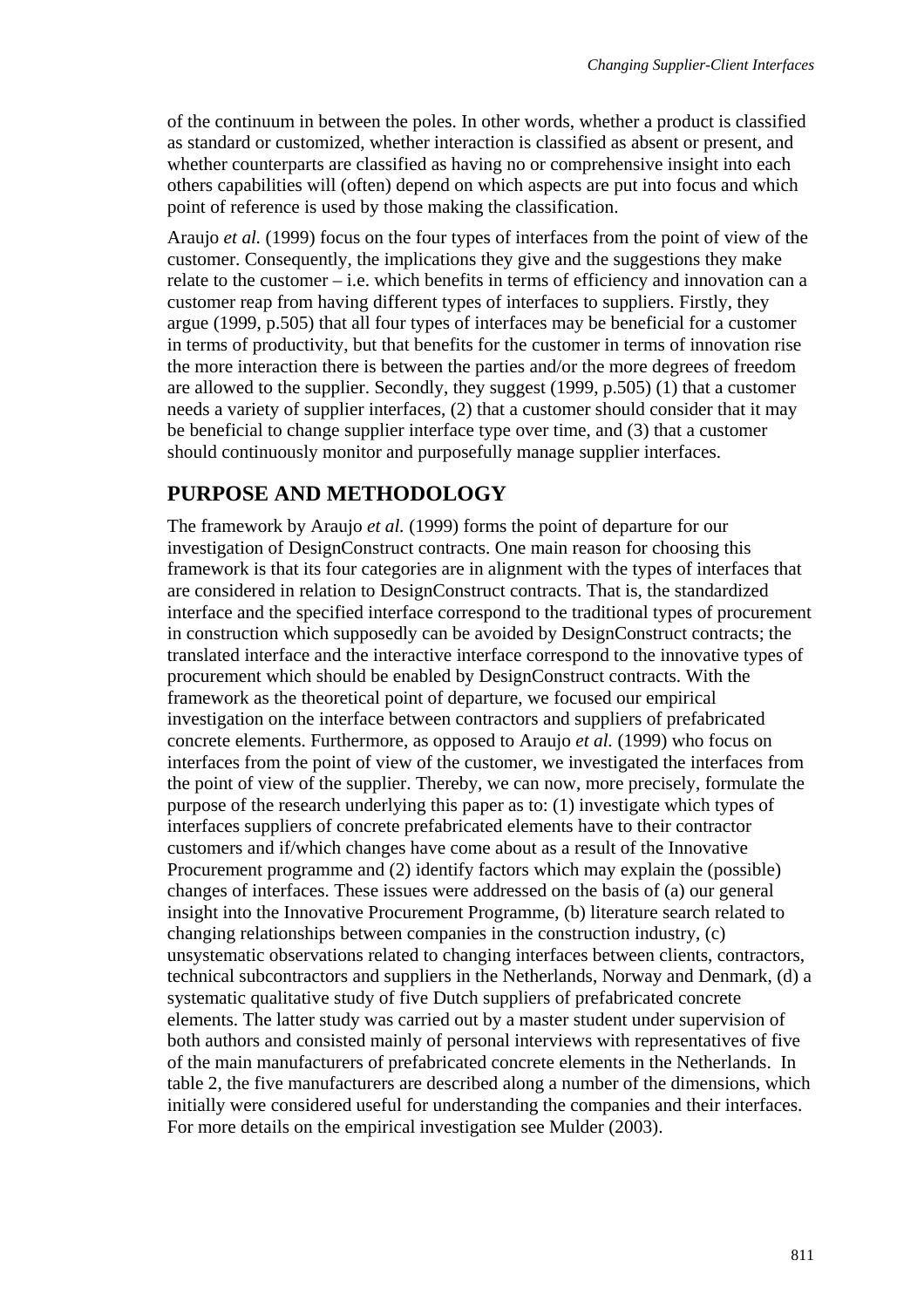| <b>Manufacturer</b> | <b>There</b> $\blacksquare$ . Description of the five prefuo concrete mundial distribution<br><b>Type of</b><br>customers, %<br>of turnover | <b>Focus</b> on<br>sub-sector     | Engineering,<br><b>Technology</b><br>Development and/or<br><b>Product</b> | Co-operation<br>with contractor<br>inside company<br>group |
|---------------------|---------------------------------------------------------------------------------------------------------------------------------------------|-----------------------------------|---------------------------------------------------------------------------|------------------------------------------------------------|
|                     |                                                                                                                                             |                                   | <b>Development</b>                                                        |                                                            |
| Firm A              | Contractors<br>98%, Clients<br>2%                                                                                                           | No focus                          | Engineering                                                               | Occasional                                                 |
| Firm B              | Contractors<br>85%, Clients<br>15%                                                                                                          | No focus                          | Engineering<br>Technology<br>development<br>Product development           | N.A.                                                       |
| Firm C              | Contractors<br>100%                                                                                                                         | Housing and<br>other<br>buildings | Engineering by<br>external company<br>Technology<br>development           | Occasional                                                 |
| Firm D              | Contractors<br>60%, Clients<br>40%                                                                                                          | Infrastructure                    | Engineering                                                               | N.A.                                                       |
| Firm E              | Contractors<br>80%, Clients<br>20%                                                                                                          | Housing and<br>other<br>buildings | Engineering by sister<br>company                                          | Occasional                                                 |

**Table 2**: Description of the five prefab concrete manufacturers

|  | <b>Table 3:</b> The manufacturers' customer interfaces and roles |
|--|------------------------------------------------------------------|
|--|------------------------------------------------------------------|

|                     |                 | <b>Type of Interface</b> |                                   |    | <b>Interface and Role</b> |            |
|---------------------|-----------------|--------------------------|-----------------------------------|----|---------------------------|------------|
| <b>Manufacturer</b> | <b>Standard</b> |                          | Specified Translation Interactive |    | Traditional               | Innovative |
| Firm A              |                 | 40                       | 40                                | 10 | 50                        | 50         |
| Firm B              |                 |                          | 75                                | 20 |                           | 95         |
| Firm C              | 10              | 50                       | 10                                | 30 | 60                        | 40         |
| Firm D              |                 | 80                       | 10                                | 10 | 80                        | 20         |
| Firm E              |                 | 50                       | 30                                | 20 | 50                        | 50         |

\* all numbers within the table are percentages

## **RESULTS AND ANALYSIS**

Firstly, it was crucial to get an overview of the types of interfaces the supplier had to their customers. Having provided the informants in the different companies with the different definitions of the four types of interfaces, and having discussed the different types of interfaces with the informants and how changes had occurred in relation to the 'Innovative Procurement' programme, the informants were asked state how large a percentage of their turnover was related to each type of interface. Since it was important that the percentages could be compared across companies, we paid particular attention to possible differences among informants' interpretations of the four types of interfaces. By asking the informants to describe actual projects in which the different interfaces had been employed, we tried to ensure that interpretation differences were kept to a minimum. The results appear from Table 3 (column 2-5).

Firstly, we can observe that none of the manufacturers of prefabricated concrete elements had only one type of customer interface. All had three or four types of customer interfaces and did not specialize in one type of interface and consequent role regarding design. Secondly, we can observe that there is a widespread variety among the firms' interface profiles – i.e. the percentages of the different interfaces differ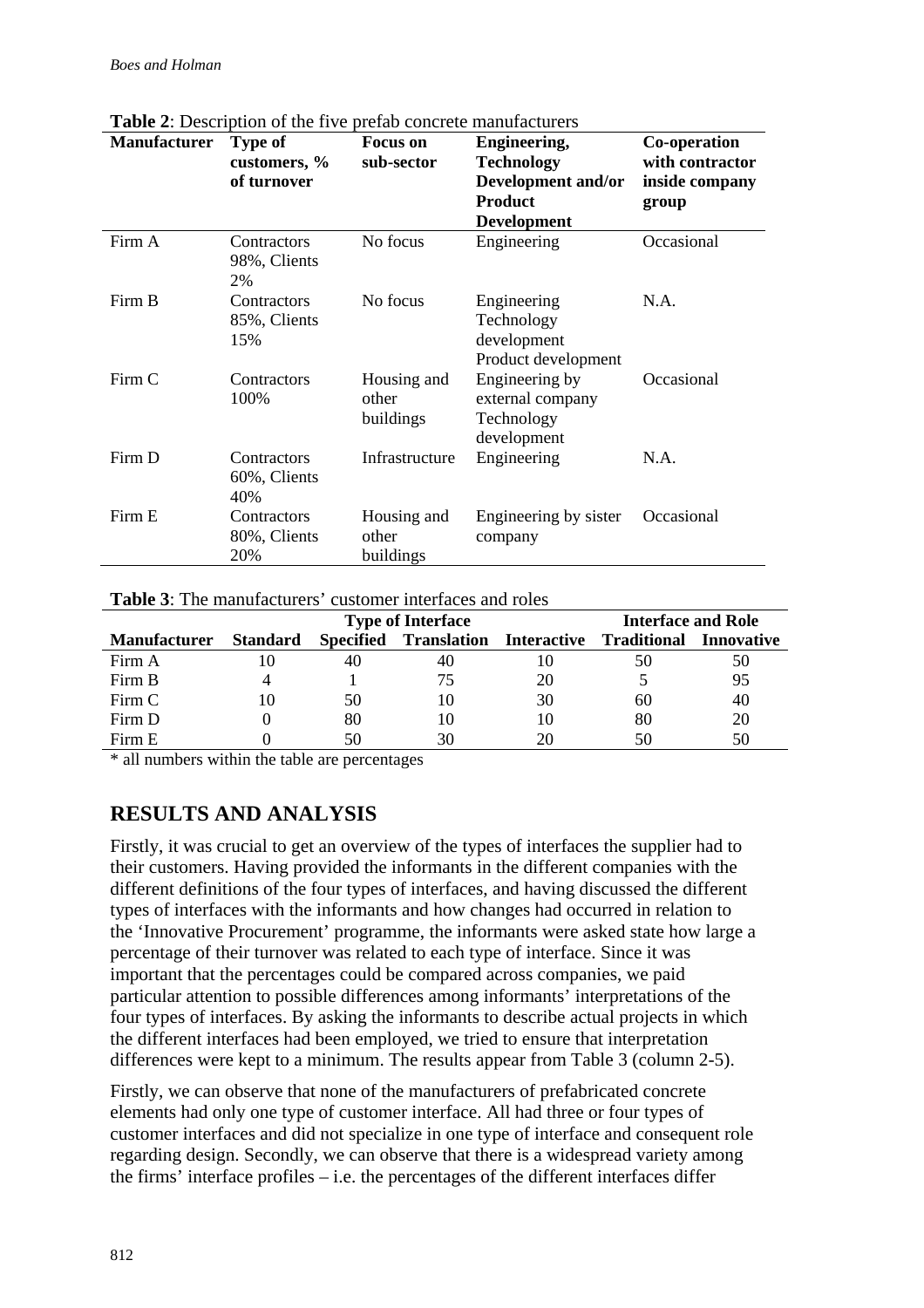across the companies. For simplicity's sake, we joined the four types of interfaces into two types: (a) interfaces and roles which comply with the traditional forms of procurement and (b) "innovative" interfaces and roles which comply with the new forms of procurement where suppliers participate in the design and/or engineering process (see row 6-7 of table 3). Doing so enabled us to identify three different profiles regarding customer interfaces that we coined: Traditional, Balanced and Innovative. With these results from the study, and our general insights into the subject matter, we were able to construct table 4 (overleaf) which contains characteristics and descriptions of the different ways in which suppliers of prefab concrete elements at present handle interfaces to customers. From table 4, we can observe a number of aspects related to the three different interface profiles (or specializations). Firstly, it appears that different profiles are associated with different views regarding 'benefits of creative interfaces and roles'. Companies with a *traditional interface profile* stress the necessity of being able to play innovative roles in addition to the traditional roles however; they seem to play such roles reluctantly. Furthermore, the companies' emphasis on production efficiency and economies of scale make them stress the interruptions of the planning of production and engineering work that the innovative roles bring along. Companies with this profile tend to view the Innovative Procurement programme as an experiment which will probably not revolutionize the relations between suppliers and customers in the Dutch construction industry – hence, it is not essential to embrace the new types of interfaces and roles. Companies with a *balanced interface profile* also stress production efficiency and traditional roles but, at the same time, they appear genuinely interested in (also) fulfilling the innovative roles. Such roles are regarded as challenging and important for the companies' technological development – but the companies find it too risky to mainly focus on the innovative roles. Instead, the companies stress the importance of the cross-fertilization between the traditional interfaces and the innovative interfaces. Companies with a balanced interface profile tend to view the Innovative Procurement programme as an experiment which may change some of the relations between suppliers and customers in the Dutch construction industry – hence, it is important for the company to gain some experience with the new types of interfaces and roles. Companies with an *innovative interface profile* have chosen to specialize in the new roles. They seem to embrace DesignConstruct contracts and envision the future according to the ideas underlying the Innovative Procurement programme. Furthermore, even in traditional design-bid-build contracts such suppliers often, in cooperation with a contractor, offer alternative designs to the clients. Secondly, and in accordance with the interface profiles, the companies explicitly aim at developing new capabilities. Whereas companies with a *traditional* interface profile have not focused on developing new capabilities, and companies with a *balanced* interface profile aim to improve their design and engineering skills quite incrementally, companies with an *innovative* interface profile, on the contrary, have taken an active stance towards the development of new capabilities. They have invested in organizational changes and hired new types of employees with capabilities that support the carrying out of the innovative roles.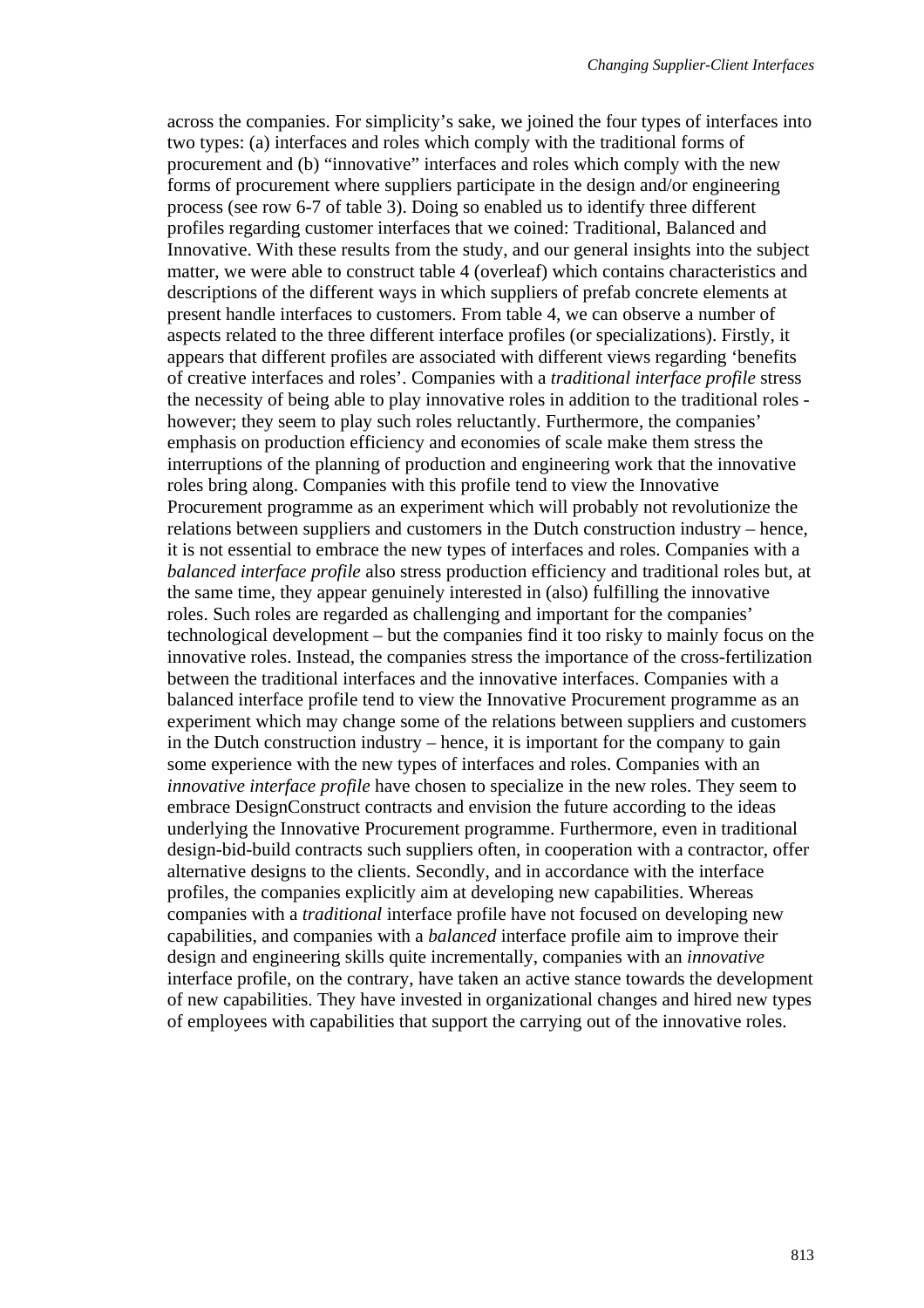| <b>Interface</b> | <b>Focus</b> on                                                                                                                          | <b>Benefits of</b>                                                                                                                                             | <b>Challenges with</b>                                                                                                                                                                  | Capability                                                                                                                                                                                                                                                  |
|------------------|------------------------------------------------------------------------------------------------------------------------------------------|----------------------------------------------------------------------------------------------------------------------------------------------------------------|-----------------------------------------------------------------------------------------------------------------------------------------------------------------------------------------|-------------------------------------------------------------------------------------------------------------------------------------------------------------------------------------------------------------------------------------------------------------|
| <b>Profile</b>   |                                                                                                                                          | innovative roles                                                                                                                                               | innovative roles                                                                                                                                                                        | changes                                                                                                                                                                                                                                                     |
| Traditional      | - Mainly<br>traditional roles<br>- Production<br>efficiency<br>- Status quo                                                              | - Enables creation<br>of distinctive<br>capabilities<br>- Pleases the<br>customer<br>- Acquire projects<br>where new roles<br>are required                     | - Higher<br>uncertainty and<br>risks<br>- Difficult to<br>achieve steady<br>capacity utilization<br>of design<br>department                                                             |                                                                                                                                                                                                                                                             |
| <b>Balanced</b>  | - Traditional as<br>well as<br>innovative roles<br>- Production<br>efficiency and<br>some<br>development<br>- Reactive<br>behaviour      | - Enables creation<br>of distinctive<br>capabilities<br>- Enables<br>influence on<br>design and<br>manufacturability<br>- More challenging<br>and more freedom | - More<br>responsibility<br>- Higher bidding<br>costs<br>- Higher<br>uncertainty<br>- More risks<br>- More difficult<br>timing and<br>production<br>planning                            | - Some focus on<br>maintaining and<br>improving<br>design and<br>engineering<br>skills<br>- Learning how<br>to trust                                                                                                                                        |
| Innovative       | -Mainly<br>innovati<br>ve roles<br>- Effectiveness<br>- Organizational<br>and<br>technological<br>innovation<br>- Proactive<br>behaviour | - Enables creation<br>of distinctive<br>capabilities<br>- Involved in, and<br>captures, more<br>'added value'                                                  | - Higher<br>uncertainty and<br>risks<br>- Higher bidding<br>costs and higher<br>complexity of<br>projects<br>- Requires that<br>people in the<br>company learns to<br>think differently | - Employment of<br>new employees<br>with skills in<br>risk analysis,<br>risk<br>management,<br>and project<br>management<br>- Developing<br>skills for<br>cooperation and<br>partnerships<br>- Creation of<br>separate product<br>development<br>department |

**Table 4**: Customer interface profiles

Although we did search for factors which might be able to explain the possible (lack of) changes of interfaces between suppliers and customers, we were not able to come up with any which corresponded with the interface profiles we identified. That is, even if some factors correlated with the profiles – such as 'occasional co-operation with contractor inside the company group' and 'balanced interface profile' – we could find no causal relation between the factors. Hence, on the basis of our present data and analysis, we are not able to explain the emergence of the different interface profiles.

## **CONCLUSIONS, IMPLICATIONS AND FURTHER RESEARCH**

The research and results presented in the present paper are but a first attempt at increasing our awareness and understanding of changes which, at present, are taking place in the relations between companies in the construction industry and, consequently, in the companies *per se*. Therefore, the results are preliminary and may primarily be used as one point of departure for further research and theorizing on the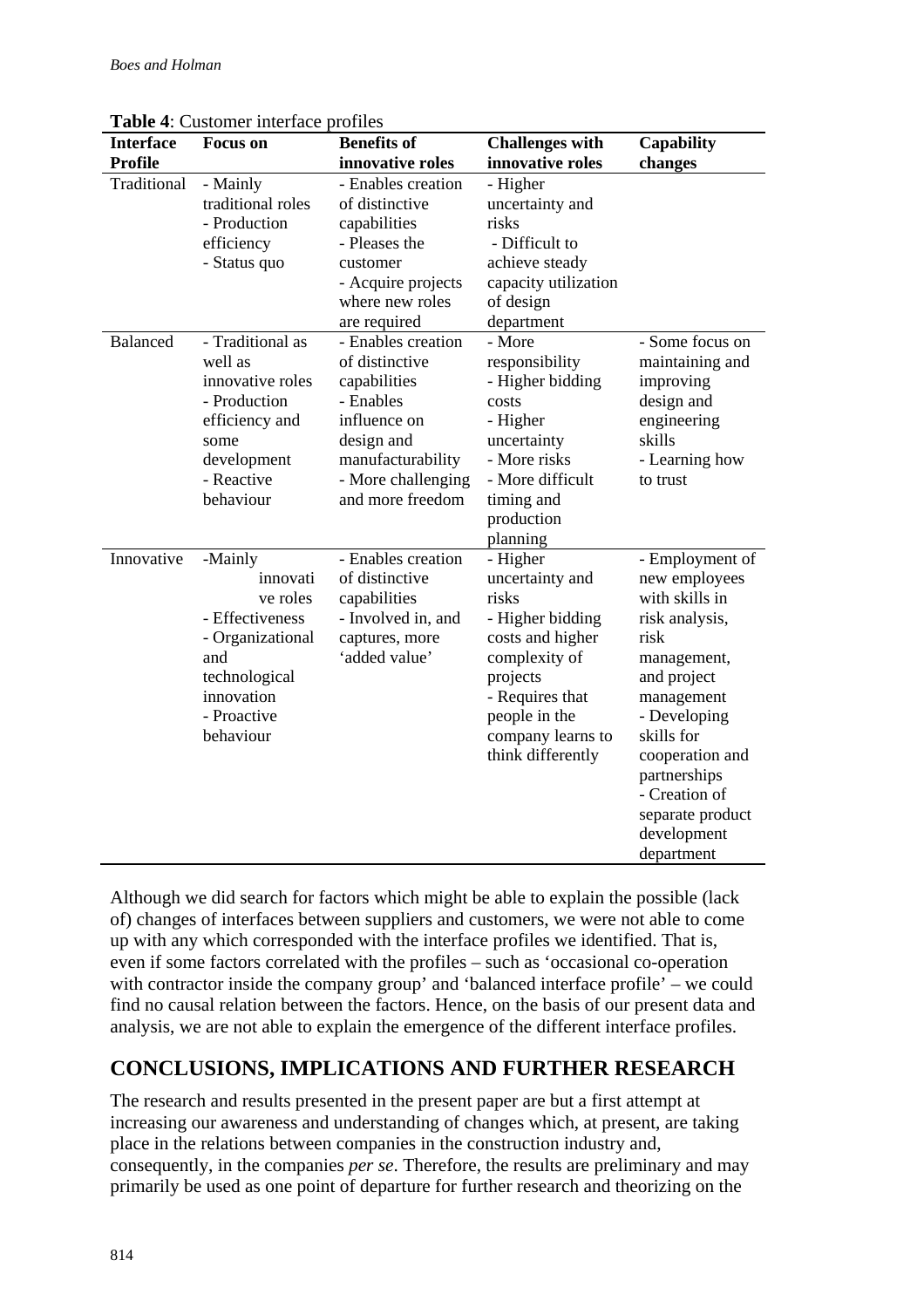issue of changing inter-company interfaces. However, we put forward that, in particular, the following issues may be considered in future research.

The Innovative Procurement Programme has resulted in changing interfaces between clients and contractors; however, interfaces between manufacturers of prefabricated concrete elements and their customers have, so far, not changed radically. At present the innovative interfaces coexist with traditional types of interfaces. However, it is possible to discern three different customer interface profiles, which represent different 'strategies' as to how suppliers of prefabricated concrete elements relate to the changes envisioned in the Innovative Procurement Programme. This means that, at present, there seems to be three different specializations in, respectively, traditional interfaces, innovative interfaces and a mix of traditional and innovative interfaces. Only the specialization in innovative interfaces seems to be accompanied by more radical development of, and investment in, new capabilities. It is naturally too soon to draw any firm conclusions regarding the types of interfaces suppliers of prefabricated concrete elements may develop to their customers in future. Over time, the present mix of interfaces may change into less or more specialization. Such changes, in turn, may be a consequence of if and how the Innovative Procurement Programme is used in the period of its duration and what happens after its expiration. In the longer term, it may or may not be advantageous to be unspecialized i.e. 'stuck in the middle'.

Naturally, the preferences of clients and contractors influence, which interface types, will be used in the Dutch construction industry. However, suppliers (of prefabricated concrete elements) may benefit from considering more explicitly which types of interfaces it wishes to engage in – that is, if it intends to specialize in traditional interfaces or innovative interfaces, or if it aims to engage in a broad range of interface types. Until the Innovative Procurement Programme was instigated, suppliers did not have the opportunity to 'choose' among a number of different interface types. However, this situation has changed and we suggest that by paying more attention to the fact that a choice is possible to make is beneficial for a company – some direction must be chosen, at least of a period of time. Development of new capabilities in support of the new interfaces implies investments and uncertainty, and suppliers may benefit from considering whether or not they are willing to make such investments and learn to operate with new types of uncertainty. At present we have no basis for suggesting if being specialized or unspecialized in traditional or innovative interface profiles is a strength or a weakness. Therefore, we propose that further research should address – empirically as well as theoretically – the benefits, which may be captured from different types of interface specializations. Of particular interest would be to investigate such benefits in different contexts, for example in different subsectors of construction, in different national contexts etc. Until further knowledge has been gained we suggest that suppliers ought to continuously monitor, analyse and purposeful manage their interface profile.

## **REFERENCES**

- Alchian, A.A. and Demsetz, H. (1972) Production, Information Costs, and Economic Organization, *The American Economic Review*, 62, 777-795.
- Araujo, L., Dubois, A. and Gadde, L.-E. (1999) Managing Interfaces with Suppliers, *Industrial Marketing Management*, 28, 497-506.
- Blois, K.J. (1972) Vertical Quasi-Integration, *The Journal of Industrial Economics*, 20, 253- 272.